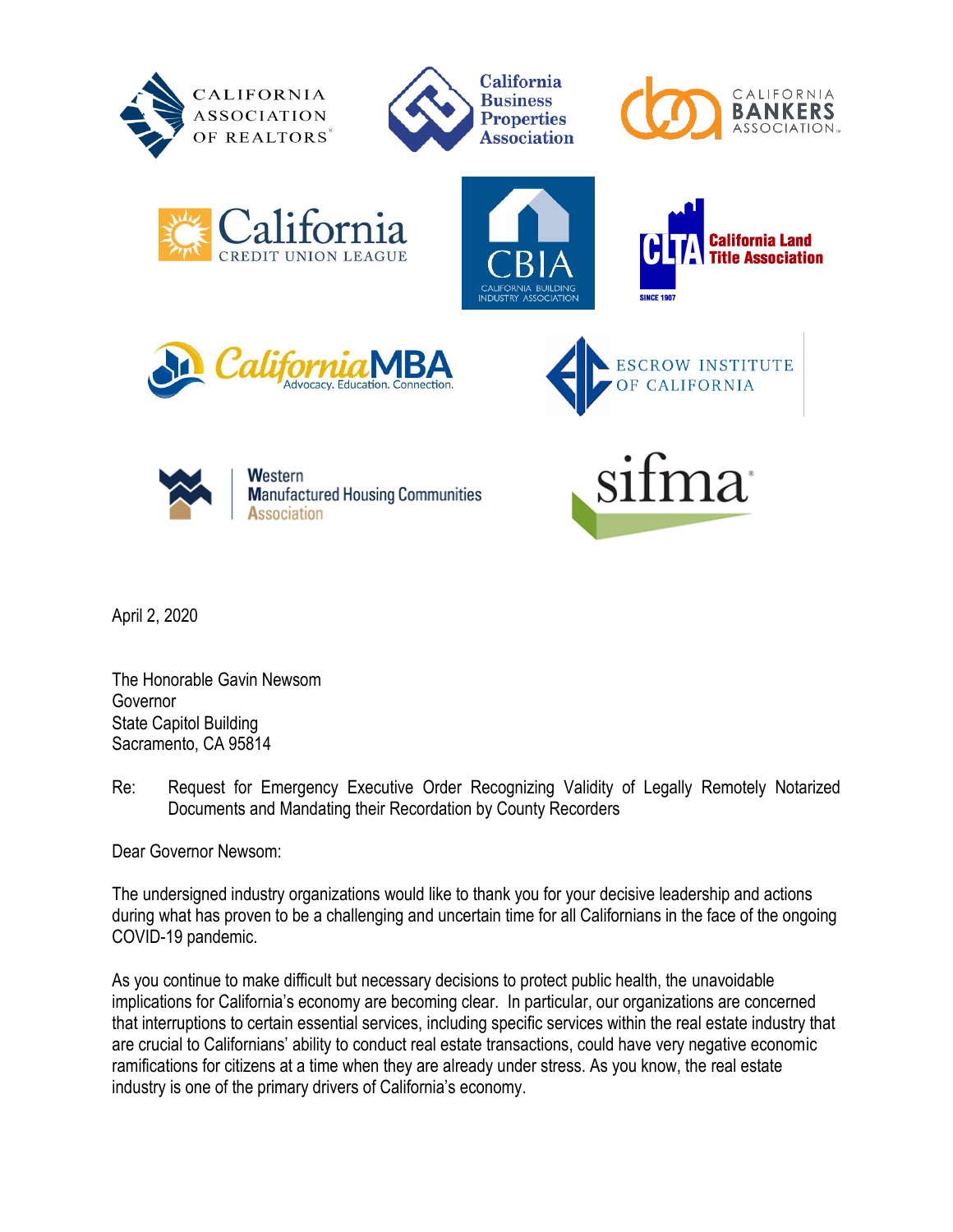We therefore respectfully request that you consider taking action to help address this issue, without compromising social distancing directives or public health, by issuing an executive order expressly providing or affirming that California law recognizes the validity of documents that are legally remotely notarized in accordance with the laws and jurisdictions of the notary, and furthermore mandate that such legally remotely notarized documents be accepted for recordation in all California counties when presented. While California Civil Code 1189(b) appears to provide for such interstate recognition, the application of this provision to remote online notarization has not been determined by the courts of California, and such certainty is important.

This order would codify written guidance recently issued by the California Secretary of State in communications to the National Notary Association and State Senator Hurtado, which reads:

"…California citizens who wish to have their documents notarized remotely can obtain notarial services in another state that currently provides remote online notarization. California Civil Code 1189(b) provides that any certificate of acknowledgment taken in another place shall be sufficient in this state if it is taken in accordance with the law of the place where the acknowledgment is made."

In addition, as some California counties do not currently possess the authority to record such documents, this order would also ensure that Californians could not only continue to have their documents notarized, but also ensure that they be accepted for recordation by California's county recorders. Recordation of notarized documents is a vital step within a financial transaction.

These measures would allow Californians and the undersigned businesses to conduct remote online notarization (RON) of documents critical to countless transactions, such as California consumers seeking to save money on their house payments by refinancing an existing mortgage or home builders seeking to notarize documents essential to the construction and sale of housing. In addition, this action would be vital to keeping one of the single most important aspects of California's economy, the real estate industry, running during a time when so many Californians are faced with the prospect of layoffs and businesses are struggling to make ends meet.

Furthermore, updated selling guidance from government-sponsored entities (GSEs) Fannie Mae and Freddie Mac issued on March 31st provides, for purposes of selling loans on the secondary market, that lenders may only sell loans containing documents that have been remotely notarized if the state "expressly accepts…[RONs] performed out-of-state in accordance with the laws of the state in which the notarial act is performed." Thus, it is critical that California home loans remain eligible for the secondary market in order to ensure that lenders can continue to provide home loan financing to Californians.

Given the ongoing pandemic, current requirements for a signer to be physically present in front of a notary are problematic and in conflict with your necessary orders directing Californians to shelter at home, avoid unnecessary contact and keep social distance from others in order to help prevent the spread of COVID-19.

Many businesses and residents have had to alter the way they conduct business during this time of crisis. We believe your action on this issue would help ensure the continued operation and flow of documents essential to many financial or legal transactions in a way that provides California consumers an alternative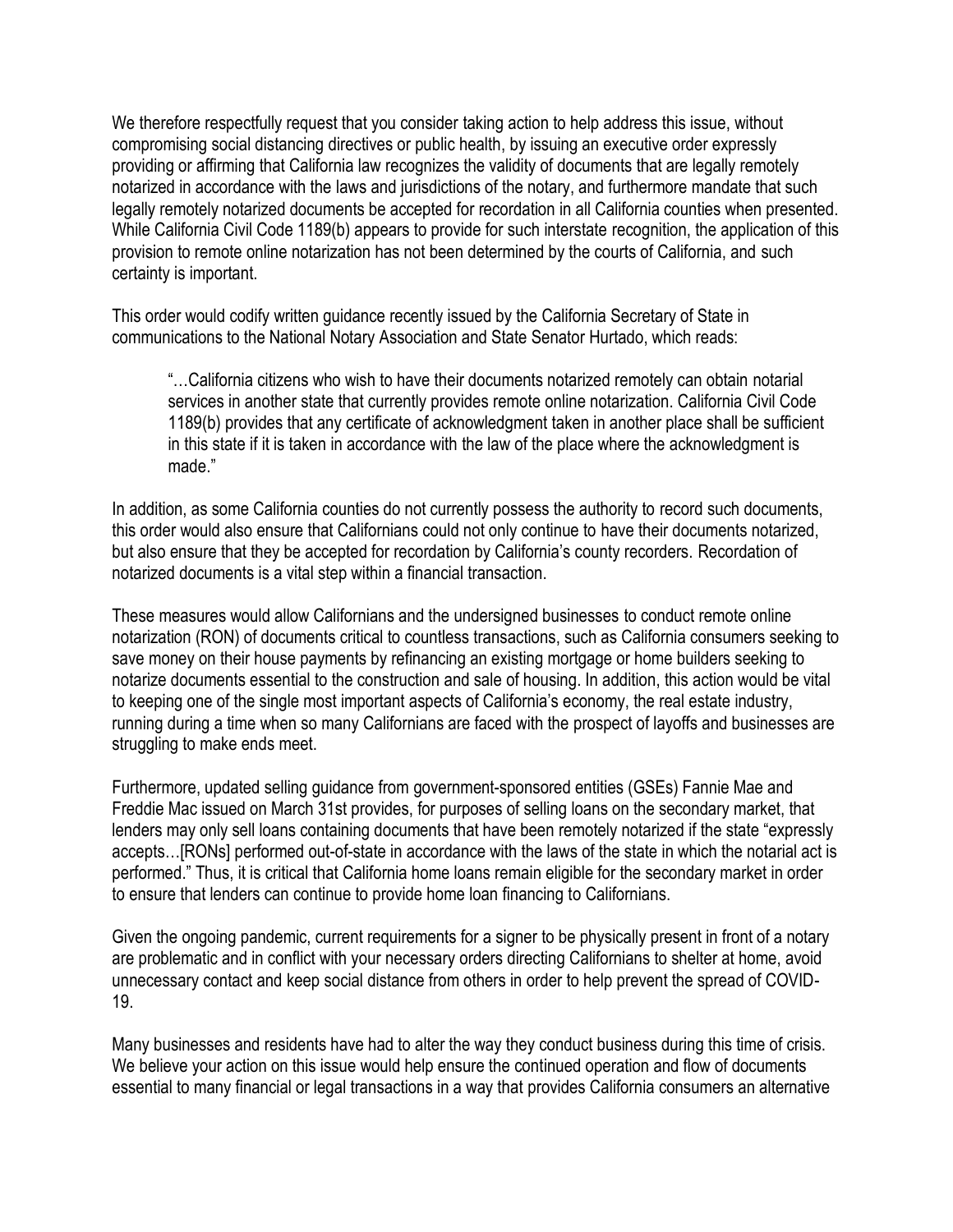to in-person contact, thereby aiding in the preservation of the public health and shoring up California's economy.

For all of these reasons, the undersigned respectfully request that you issue the attached Executive Order.

Sincerely,

California Association of Realtors California Bankers Association California Building Industry Association California Business Properties Association California Credit Union League California Land Title Association California Mortgage Bankers Association Escrow Institute of California Securities Industry and Financial Markets Association Western Manufactured Housing Communities Association

cc: Jessica Devencenzi, Deputy Legislative Secretary, Office of the Governor Honorable Toni Atkins, Senate Pro Tempore Honorable Anthony Rendon, Assembly Speaker

**Enclosure**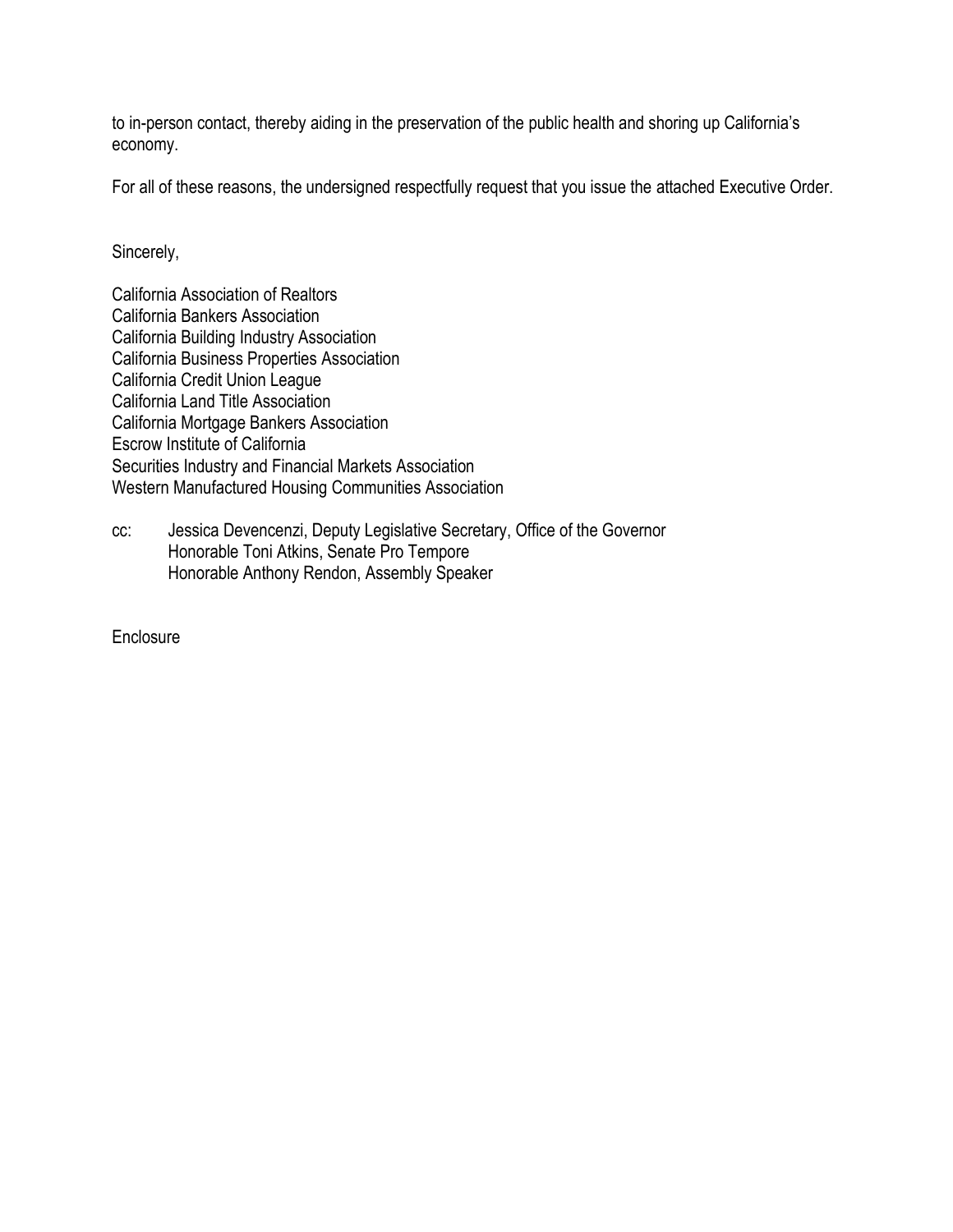## **REQUESTED ACTION**

## **Executive Order**

[Preamble]

**WHEREAS** specified individuals within the financial services sector, including workers who support and are needed to process and maintain systems for processing financial transactions and services, are designated by the State Public Health Officer within Executive Order N-33-20 as "Essential Critical Infrastructure Workers" to help ensure continuity of functions critical to, among other things, economic and national security; and

**WHEREAS** California Law does not currently provide the authority for California Notaries Public to perform a remote online notarization because the personal appearance of the document signer is required before the notary public; and

**WHEREAS** the California Secretary of State's office has declared that California citizens who wish to have their documents notarized remotely can obtain notarial services in another state that currently provides remote online notarization, and citizens would benefit from being certain that such documents are valid,

**NOW, THEREFORE, I, GAVIN NEWSOM,** Governor of the State of California, in accordance with the authority vested in me by the State Constitution and statutes of the State of California, and in particular, Government Code sections 8567, 8571, 8627, and 8665 do hereby issue the following Order to become effective immediately:

## **IT IS HEREBY ORDERED THAT:**

- 1) California citizens who need to have their documents notarized remotely can obtain notarial services through a notary public in another state that currently provides remote online notarization in compliance with the laws of the state in which the notary is commissioned.
- 2) The notary public providing notarial services under this executive order must utilize the services of a remote online notary vendor currently listed as a vendor system reviewed by Government-Sponsored Enterprises (GSEs) as listed at the following URLs:
	- <https://singlefamily.fanniemae.com/media/9466/display>
	- [https://sf.freddiemac.com/working-with-us/electronic-loan-documents/reviewed](https://sf.freddiemac.com/working-with-us/electronic-loan-documents/reviewed-vendor-list)[vendor-list](https://sf.freddiemac.com/working-with-us/electronic-loan-documents/reviewed-vendor-list)
- 3) Any document acknowledged in accordance with the foregoing provisions shall be deemed to be duly and properly acknowledged and entitled to be recorded in accordance with the requirements of the law of the State of California.
- 4) All county recorders authorizing electronic recording in California shall accept, for recordation, all documents acknowledged in accordance with the foregoing provisions.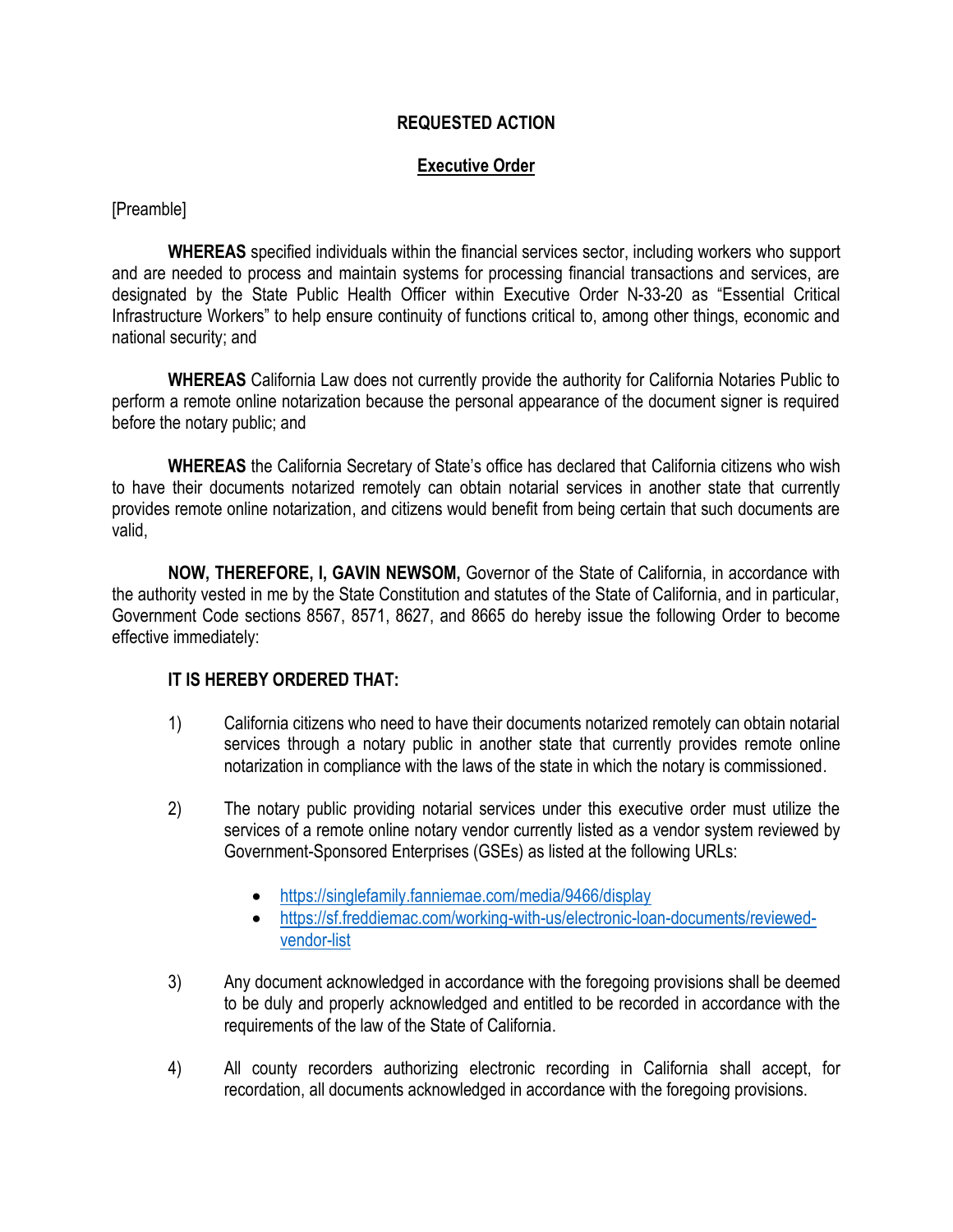- 5) All county recorders that accept only paper documents for recordation in California shall accept for recordation a paper or tangible copy of an electronic record acknowledged in accordance with the foregoing provisions and that is otherwise eligible under state law to be recorded in the real property records if the paper or tangible copy of the electronic record: contains an image of an electronic signature or signatures that are acknowledged, sworn to with a jurat, or proved according to law; and has been declared by a notary public commissioned in the State of California to be a true and correct copy of the electronic record.
- 6) A document that is a paper or tangible copy of an electronic record acknowledged in accordance with the foregoing provisions, other than a promissory note or other negotiable instrument, and is printed and declared to be a true and correct copy satisfies any requirement of law that, as a condition for recording, the document: (1) be an original or be in writing; (2) be signed or contain an original signature, if the document contains an image of an electronic signature of the person required to sign the document; and (3) be notarized, acknowledged, verified, witnessed, made under oath, sworn to with a jurat, or proved according to law, if the document contains an image of an electronic signature of the person authorized to perform that act and all other information required to be included.
- 7) A notary public commissioned in the State of California may declare that a paper or tangible copy of an electronic record acknowledged in accordance with the foregoing provisions is a true and correct copy of an electronic record by: (1) executing and attaching an official seal to a tangible paper declaration under penalty of perjury; and (2) affixing or attaching the declaration to the printed paper or tangible copy of an electronic record.
- 8) The form of declaration required in accordance with the foregoing provisions must be substantially as follows:

| DECLARATION OF AUTHENTICITY<br>State of California<br>County of <b>County of Activity</b>                                                                                                                                                                                                                                                                                                                                           |
|-------------------------------------------------------------------------------------------------------------------------------------------------------------------------------------------------------------------------------------------------------------------------------------------------------------------------------------------------------------------------------------------------------------------------------------|
| The attached document, ________________(insert title), dated                                                                                                                                                                                                                                                                                                                                                                        |
| and containing _ pages, is a true and correct copy of<br>an electronic record printed by me or under my supervision. At the<br>time of printing, no security features present on the electronic<br>record indicated any changes or errors in an electronic signature<br>or other information in the electronic record after the electronic<br>record's creation or execution. This declaration is made under<br>penalty of perjury. |
| Signed this $\_\_\_$ day of $\_\_\_\_\_\_\_\$<br>(signature of notary public)                                                                                                                                                                                                                                                                                                                                                       |
| (seal of office)                                                                                                                                                                                                                                                                                                                                                                                                                    |
| (printed name of notary public)                                                                                                                                                                                                                                                                                                                                                                                                     |
| My commission expires:                                                                                                                                                                                                                                                                                                                                                                                                              |